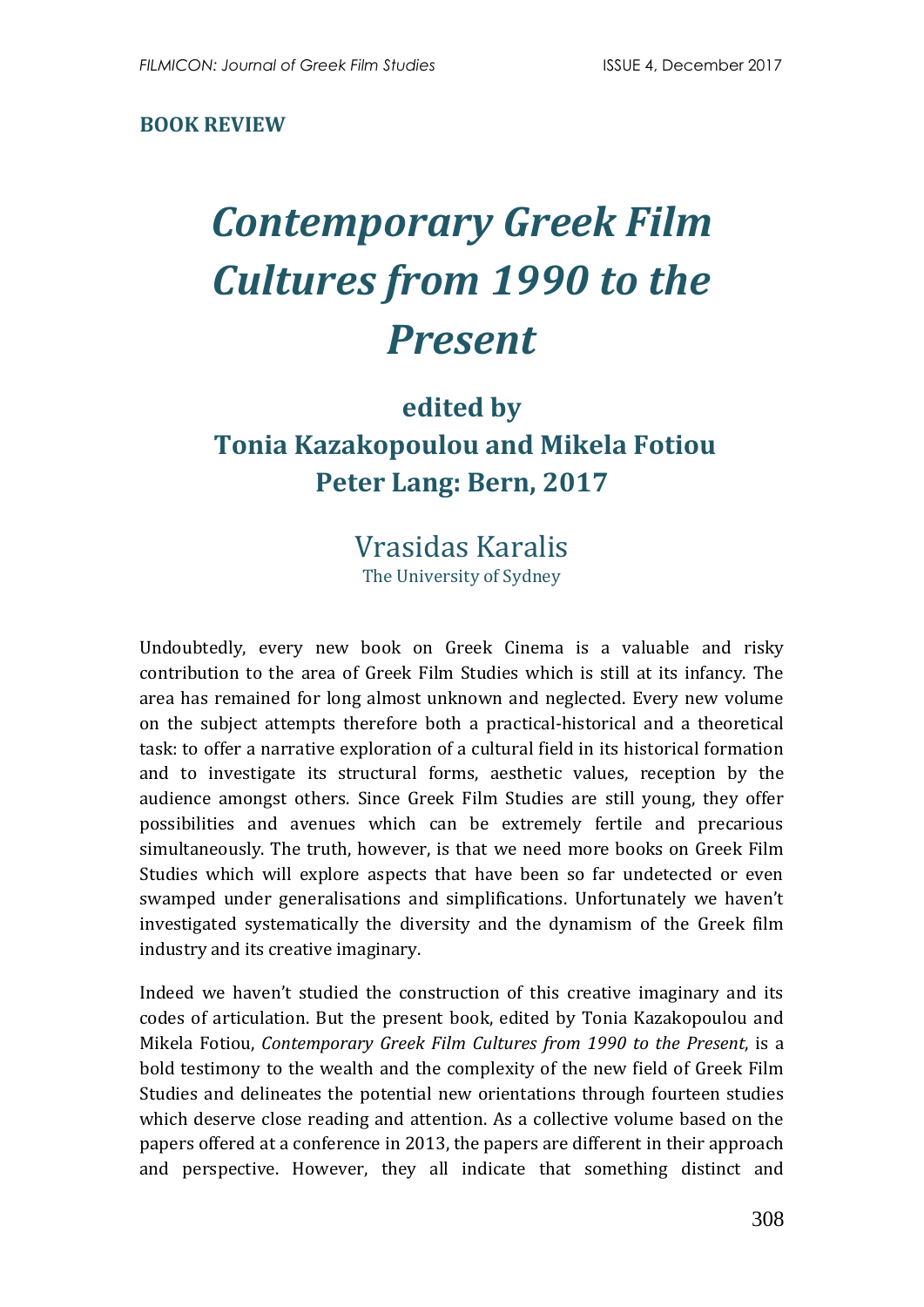innovative has emerged in Greek Film Studies recently which might lead to further explorations not only of its history but also of the necessary conceptual frameworks we need in order to interpret the specificity of the cinematic production in the country.

It would be pointless and futile to try to find a common ground amongst the contributions. Each one of them is unique in its specific way of dealing with a phenomenon which is itself diverse, anarchic and in search of its own structural analogies. Talking about Theo Angelopoulos, Antoinetta Angelidi, Yorgos Lanthimos, Panos Koutras, Yorgos Tsemberopoulos, Olga Malea, Tasos Boulmetis, Lakis Papastathis, the documentary tradition amongst other topics and films frames in itself an extremely wide area of studies and indicates certain persistent questions about Greek Film Studies especially in English.

For example, a similar collection which came out in Athens this year *Apo ton Proimo ston Synchrono Elliniko Kinimatografo/From Early to Contemporary Greek Cinema* (Gutenberg 2017), edited by Maria Paradeisi and Afroditi Nikolaïdou explores similar ground in a diachronic approach starting from the 1960s until today. The comparison of both collections is highly indicative of the differences between the way that Greek scholars perceive and interpret the cinematic tradition in Greece and how the same production is seen through the lens of presenting it to international reading public.

The editors state in the introduction that "in fulfilling its aims of making new inroads in Greek Film Studies, the book contains contributions which are innovative, covering a wide range of topics and analysing films that have had limited attention or have never before been explored in Greek Film Studies (in Greece and abroad)" (p. xvii). This is extremely important in the writing of all the articles in the volume. The inroads are philosophically informed, with complex theoretical backgrounds and attempt not only to see Greek cinema within its own parameters but also to connect it with international movements, ideas and problematics.

The book starts with a very substantial problematisation of the concept of contemporary and that of Greek cinema based on Lydia Papadimitriou's essay on the search of identity in Greek Film Studies (2009). These two questions are connected with current discussions about new forms of production, dissemination and marketing as well as ongoing debates about the notion of 'national cinema.' The articles themselves address these questions effectively in different ways. Some of them approach their subject through a form of close reading of the filmic texts and its underpinning discourses.

The first contribution to the volume by Ulrich Meurer and Maria Oikonomou is extremely significant as it addresses the rather forgotten, even in Greece,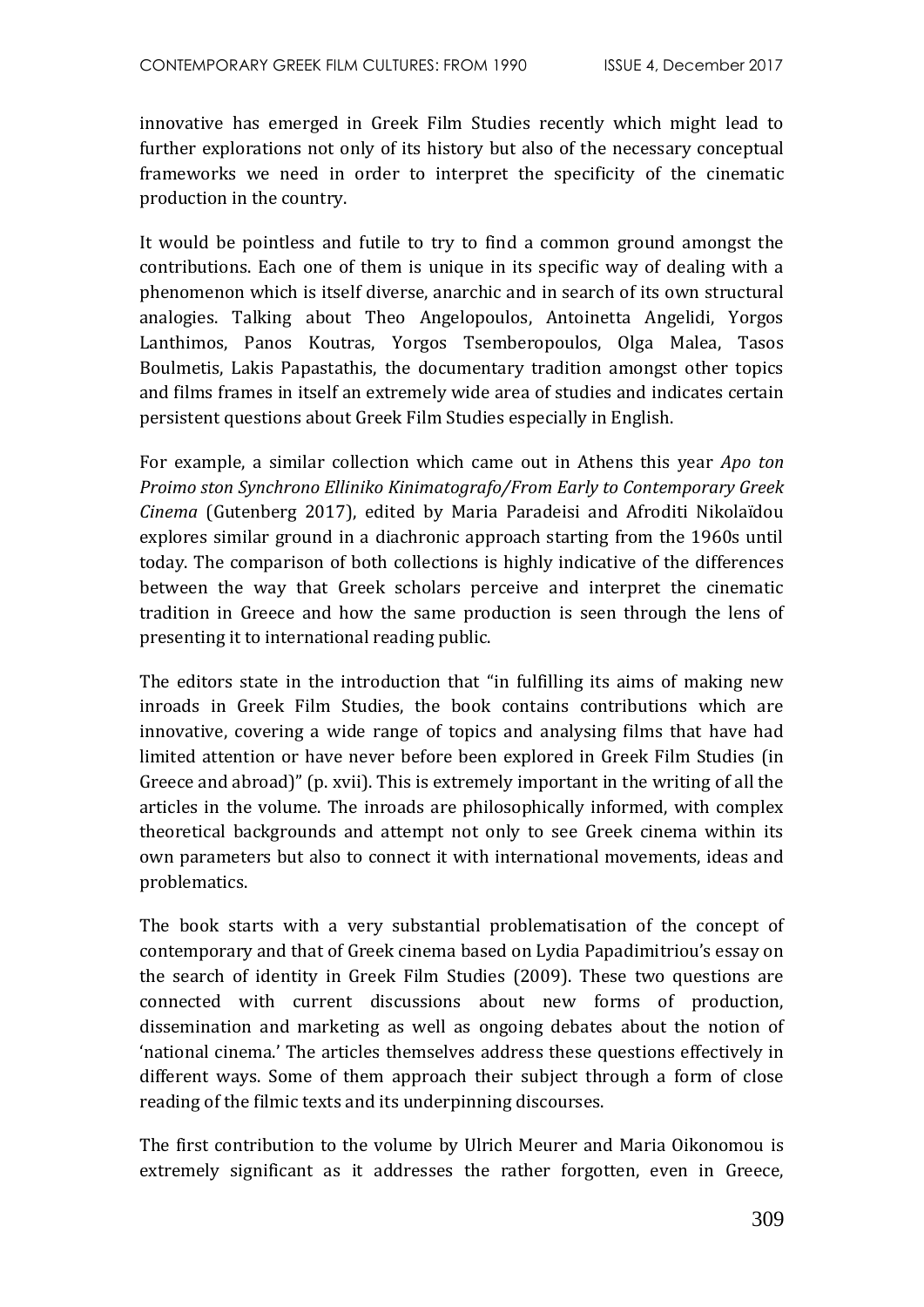documentary tradition both contemporary and older. By analysing Aran Hughes and Christina Koutsospyrou's documentary *Sto lyko/To the Woolf* (2013) and Barbash and Castaing-Taylor's *Sweetgrass* (2009)*,* in a personal and idiosyncratic style, they point out the new possibilities of cinematic language as explored in such novel and radical re-inscription of reality beyond the traditional mimetic dichotomies.

I would like to point out Stavros Alifragkis's article on Theo Angelopoulos's Thessaloniki, an intense and complex exploration of the cinematic language of Angelopoulos vis-à-vis the urban landscape and its archetypal transposition. Ben Tyrer's contribution on Lathimos's *Kynodontas/Dogtooth* (2009) is also significant for exploring the unique undercurrent psychodynamics detected in this seminal film. Angie Voela and Tonia Kazakopoulou address questions of gender and family structure in their contributions on Tsemberopoulos and Malea, two directors who deserve more attention and have already contributed substantially to a new cinematic language. Marios Psaras's contribution on Koutras's *Strella/A Woman's Way* (2009) is a sophisticated analysis of homosociality in the public sphere and the radical redefinition of gender and its representations.

Nick Poulakis explores the use of music in Boulmetis's *POLITIKI kouzina/A Touch of Spice* (2003), a highly important aspect of the cinematic experience which we usually disregard. Extremely challenging is Philip Philis's study on the 'Greek hospitality' towards the Albanian other in Greek society. Taso G. Lagos study addresses the general stereotypes and the expectations formed about Greek cinema after Cacoyannis's *Zorba the Greek* (1964). Afroditi Nikolaidou explores systematically the marketing strategies for the promotion of Greek film production, something that needs further investigation as it is the first time we find it stated as a research project. Erato Bassea's contribution on the cinematic adaptation of a literary masterpiece of Greek literature is a significant study of the underlying processes and strategies employed by Papastathis to bring out the identity question we find in the story. Mikela Fotiou's contribution on Nikolaidis's *Those who Loved a Corpse* is a thorough analysis of one of the most ground-breaking and challenging filmmakers in the country who definitely deserves a closer look.

Finally I would like to stress the bold theoretical scope of Rea Walldén's study on avant-garde Greek cinema and her intimate collaboration with Antoinetta Angelidi which provides an appropriate final chapter to the collection. As they state at the final paragraph of their common contribution: "Each filmmaker poses the question of what is cinema anew. Nothing is given and there are no rules that cannot be subverted" (p. 389). And this can be the conclusion to all the discussions we see in this highly recommended volume.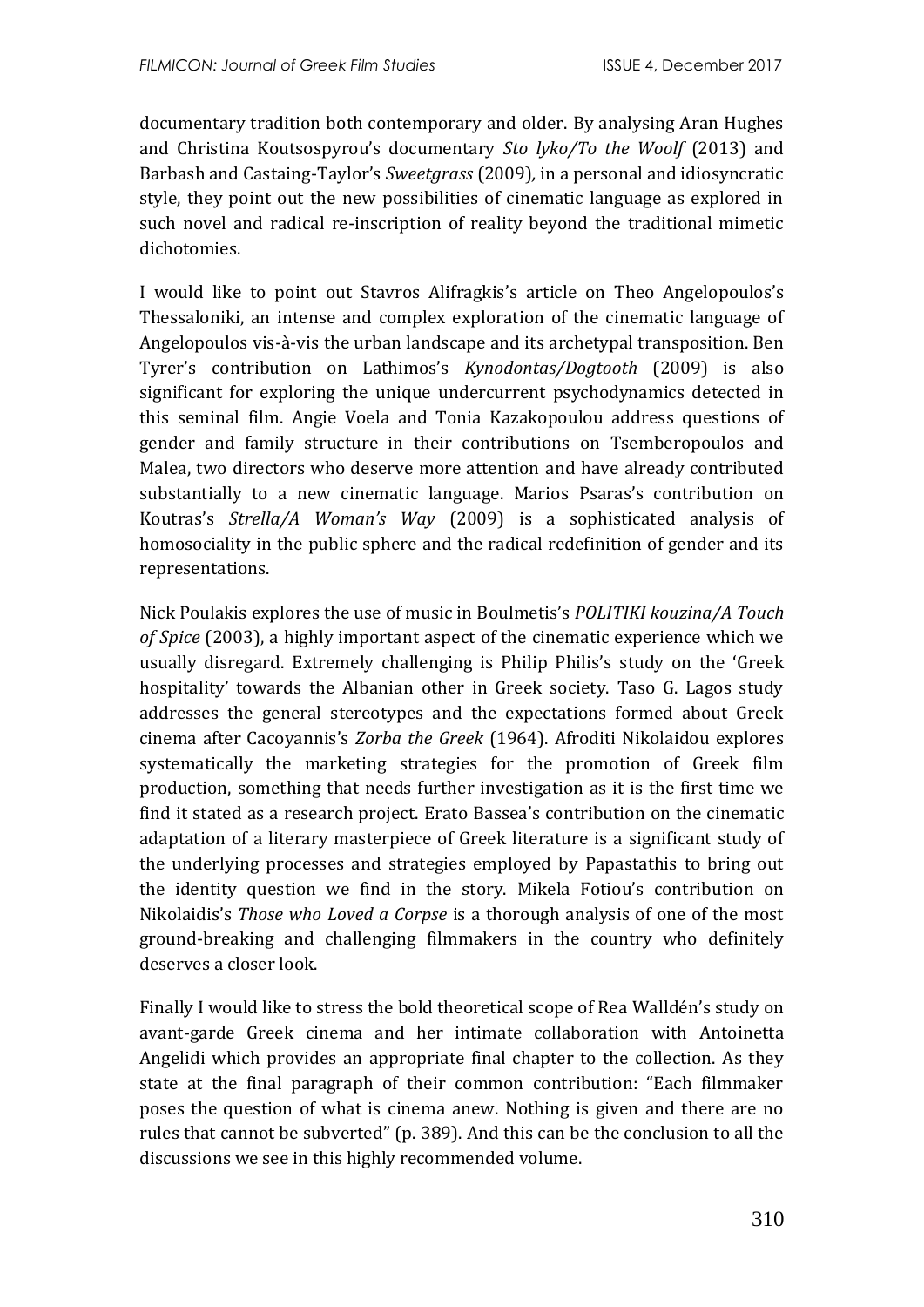As mentioned earlier there are many approaches in this volume and some of them need more discussion or indeed further elaboration. Some of the contributions over-rely on theoretical positions (which, of course, is the perpetual sin of Film Studies in general) without paying enough attention to the historical context around the film or indeed the specificity of their filmmakers. Somehow, we seem to forget that there is a subject behind all texts; sometimes more or less complex, but the subject is firmly there and any attempt to ignore is, as Chesterton would have said, like talking about Antarctica without ever mentioning the snow. In the collection some contributors attempt close readings of specific films without giving enough cinematic analysis of its *mise-en-scene*, script, performance style or other compositional qualities. Others deal with films primarily as social texts and not as visual and pictorial experiences of a kinaesthetic kind, as now becomes the dominant norm in Film Studies. The agenda of Film Studies in general changes dramatically every year as new perspectives are constantly added in order to explore the continuing relevance of cinema as visual field.

However, there are other thematic threads that come out of such diversity of topics and approaches. The question of the *auteur* tradition, for example, the question of identity, collective memory, political identification and ideological formation. I notice the complete absence of the greatest thinker on the cinematic language André Bazin, of David Bordwell, and even Sergei Eisenstein, the theorist who is mentioned only by Angelidi and Walldén. I point out these names not to criticise the writers but in order to show the different lines of investigation taken in this collection and the marked departure from the dominant approaches to cinema as defined by the French tradition after Bazin and even Jean Luc Godard insisting on montage and distantiation. In some of them new theoretical paradigms are elaborated, explored, and to a certain degree constructed. We can see this very ambitious and exciting possibility in the contribution by Ulrich Meuer and Maria Oikonomou: the style of writing and references indicates a new perception of the 'politics of the image' as found in a documentary which presumably is about reality by definition. The writers explore how this documentary "…redefines the interval as the legitimate 'non-place' of reality" (p. 8). Despite their overreliance on Jacques Rancière a new paradigm about the interstitial language of contemporary documentary is suggested. The same approach towards a new theoretical paradigm can be seen in Stavros Alifragkis's essay on Angelopoulos's urban landscapes, especially in his final trilogy. The writer concludes that, "[w]e are tempted to place Angelopoulos's mythical landscapes somewhere between a utopia and a 'heterotopia', a threshold between the 'non-places' of perfected societies and their potential realization" (p. 65). Of course, Angelopoulos's use of space changed over time: the illusory space of hallucinations that we find in *Oi kynigoi*/*The Hunters* (1977) or the condensed palimpsestic space of *O Megalexandros/Alexander the Great* (1980) are different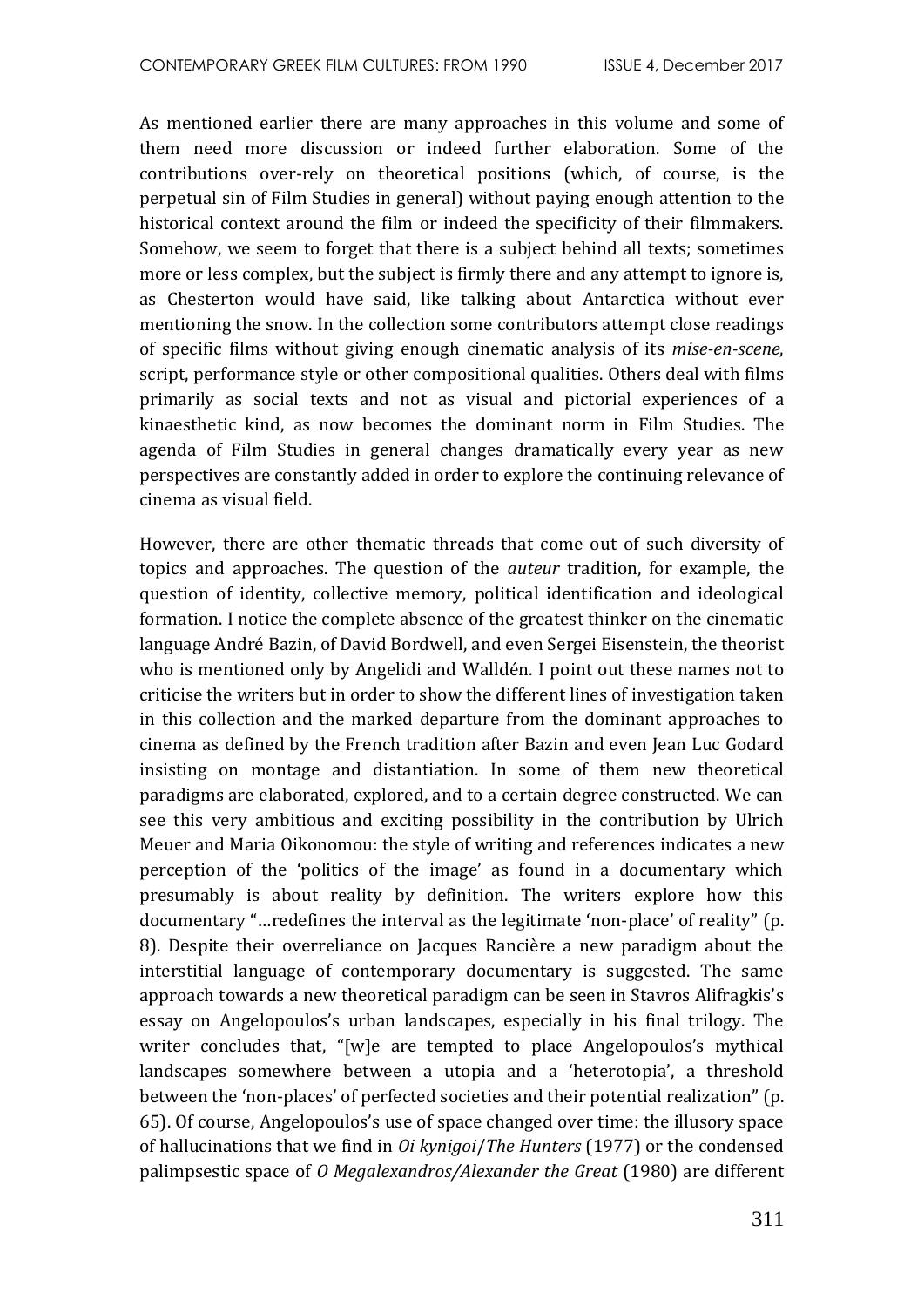to the disrupted spatiality of his last films and indication of the fundamental changes that have taken place in his political and aesthetical ideas and practices. But the article is a crucial step towards the redefinition of Angelopoulos's topographic visuality, in a field of studies which has been predominantly preoccupied with Angelopoulos's sense of time.

Rea Walldén's contribution on avant-garde cinema is also pointing towards that direction. Through the analysis of four films, Walldén wants to articulate from within that what avant-garde utopian films "needs to do is to propose alternative constructions of space and time, by enacting them itself, and thus crossing the line between utopia and revolution" (p. 77). The idea of alternative constructions of space and time inspires Walldén to explore the 'formal radicalism' (p. 97) of the films she approaches. And probably this is the beginning of a new cinematic project precisely because of the subtle but extremely dynamic experimentation with cinematic language that contemporary film-makers have been embarked upon especially after the so-called crisis of the last ten years. Ben Tyrer's Lacanian reading of Lanthimos's *Dogtooth* is also challenging as it explores the 'paternal metaphor' as the permanent structure in the subconscious and what happens when the structure collapses. The essay is really interesting as it avoids the rather facile label of 'weird wave' and plunges into the deep structure of the film.

A similar approach can be found in Angie Voela's close look at a rather controversial film *O ehthros mou/The Enemy Within* (Tsemberopoulos, 2013). Voela makes a systematic and highly suggestive investigation of the hidden psychodynamics of the film and concludes that "*The Enemy Within* introduced us to trauma, a break of time, a pause. Re-starting time, waiting if necessary, but not remaining entrapped into the eternal present of patriarchal loss, is our task and our challenge" (p. 148). It is indeed an underrated film exploring the dynamics of kinship and otherness in the country during a period of crisis when the dominant discourses of identity and ethnicity seem to be under intense pressure. Olga Malea's *Proti fora nonos/First Time Godfather* (2007) hilarious comedy is also analysed for its political and cultural underpinnings in Kazakopoulou's essay (although the film was made before the crisis in 2007). It is indeed a deceptively simple film but ultimately it "…observes, critiques, and satirizes a particularly Greek schizophrenic reality, capturing aspects of the country and its people, and their relation to gender, image-making, politics, generational conflict, and the conflict between modernity and tradition" (p. 176). It is really crucial to study the nature of comedies produced in Greece at the moment and throughout the crisis. They are the most commercially successful products of the industry and reflect dominant mentalities and ideological movements. In a way they deconstruct the dominant narratives more effectively than usually stated employing parody and irony.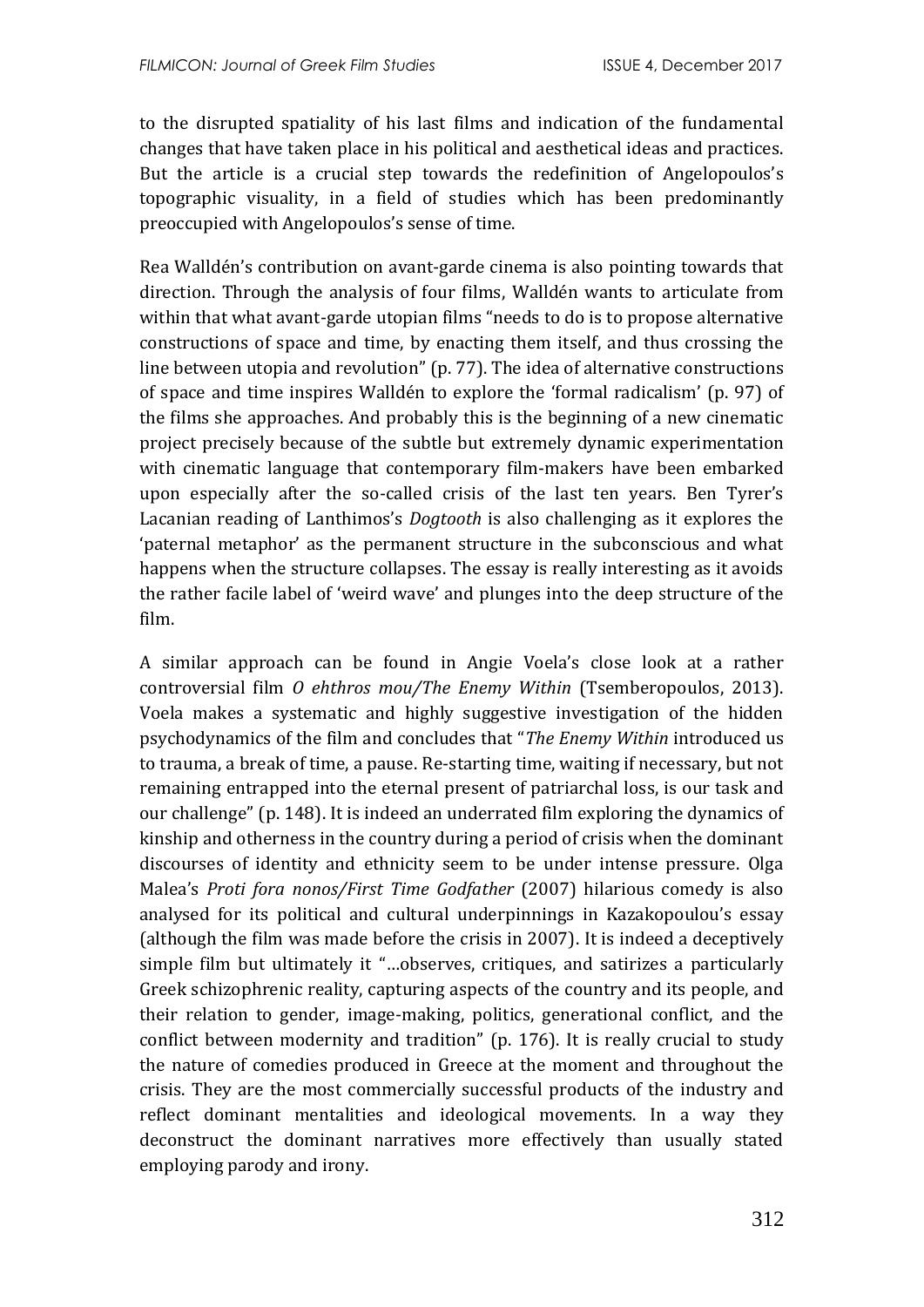Marios Psaras's study of Koutras's *A Woman's Way* is also a case that needs discussion. Koutras has been very lucky that a number of exciting approaches from the point of queer studies has produced some very relevant political commentary on the phobic discourses that have defined contemporary Greek gender depictions or conversations about gender. Psaras points out that *A Woman's Way* attempts the "radical reframing of the familiar familial and national space" (p. 183). The idea of reframing which permeates Psaras's essay can be also seen in the next essay by Poulakis who takes as the vantage point for his approach the music of Boulmetis's film *A Touch of Spice*. Evanthia Reboutsika's score, a hybrid of various musical tonalities, functions "not only as a form of othering but also as a kind of self-indentification" (p. 226). Poulakis offers a fresh reading of how music works as part both diegetic and non diegetic in a film especially a film which sits in the interstices of cultural identifications.

Finally Mikela Fotiou's study on Nikos Nikolaidis's diptych fairly examines his work as another auteur (which is usually forgotten) and his very conscious use of cinematic pastiche as structural elements of his *Singapore Sling* (1990) and *Tha se do stin Kolasi afapi mou/See You in Hell, My Darling* (1999). Nikolaidis's extravagant style which is made of a multiplicity of styles and references becomes for Fotiou an example of the plasticity and adaptability of Greek cinema to incorporate styles like that of the Hollywood film noir in its pragmatic realities and expectations. Despite the limited success of these films which are also opaque and hermetic, Fotiou indicates that they are "self-reflexive films" (p. 366) films that meditate on their constructive principles.

It's a pity that we don't have the space to talk also about all contributions in the collection. I would like to also stress Angelidi and Walldén's joint paper which examines the semantic potential of cinematic languages which, as they indicate, "are constantly re-invented" through teaching and learning. Angelidi is both a filmmaker and a lecturer so her testimony is extremely crucial not simply in understanding the avant-garde cinema but also how film-making as an act of offering (p. 389) to the spectators and ultimately to the culture that made them possible.

Concluding, I must stress that this is a collection of essays which opens up a new field of research projects in the area of Greek Film Studies. It offers us a map of where we are going by constructing a theoretical language for the cinematic experience of films made in Greece and by exploring the various conceptual paradigms we can employ in order to investigate "a semantic openness … which encourages innovative, current reflections and explorations of Greek cinema as a whole" (p. xiv). The task is really challenging and somehow daunting but Kazakopoulou and Fotiou have published a book that will re-calibrate many of the questions we pose vis-à-vis recent cinematic production in Greece. Borrowing the title of the last essay the volume is a thorough examination of the